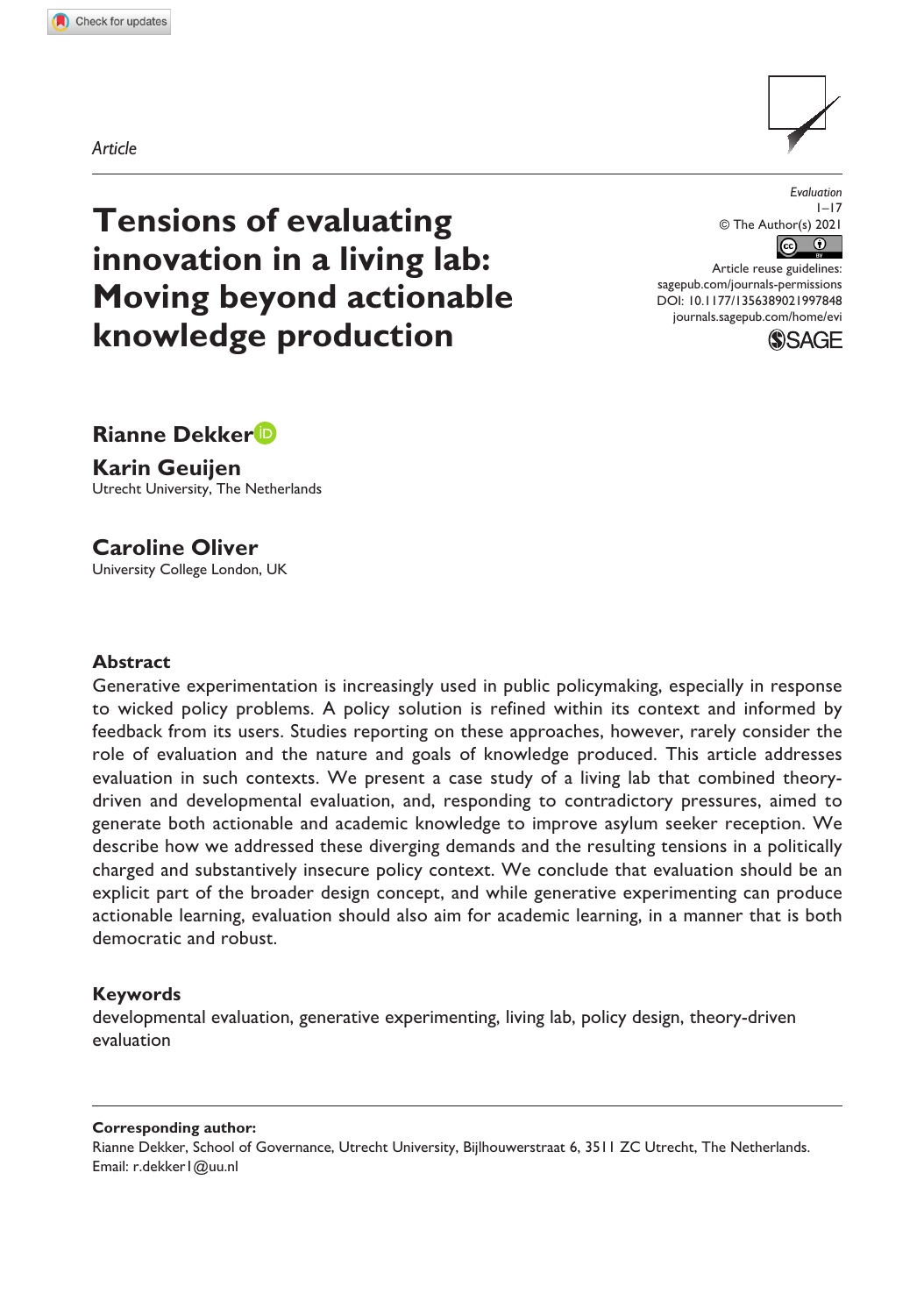## **Introduction**

For wicked policy problems of 21st century, such as climate change and migration, policy actors find no agreement on the nature of the problem and there are no 'off the shelf' solutions ready to be implemented. As a result, public policymaking is moving from traditional ways of planning and implementation towards generative experimenting (Considine, 2012; Kimbell and Bailey, 2017). Here, the goal is to address a problem within its context whereby the policy solution (an idea, innovation, design, policy, programme, etc.) is generated and iteratively refined based on co-creation and continuous feedback from its users (Ansell and Bartenberger, 2016). 'Living labs' (Bergvall-Kåreborn and Ståhlbröst, 2009) and 'design experiments' (Stoker and John, 2009) are prominent examples that are gaining popularity in public policymaking.

Studies reporting on living labs and design experiments tend to divert more attention to the design process, however, than to the method of evaluation. 'Labbing' is sometimes accused of using '*quick and dirty methodologies*' (Tõnurist et al., 2017: 20) to evaluate whether the policy solution works. Similarly, Milley et al. (2018) conclude that few social innovation studies make explicit links to evaluation capacity building. In evaluation studies, by contrast, there is a growing body of knowledge of developmental and theory-driven evaluation research focusing on emerging solutions to messy problems in contexts of complexity. However, these have only scarcely been connected to generative experimentation. Critics argue that that though gaining favour, there is scant evidence regarding the outcomes of co-creation processes and whether these deliver more efficient and effective services, programmes, or policies than less co-creative and user-centred approaches to policy design. A systematic review by Voorberg et al. (2015: 1333) found that most studies of co-creation and co-production identify the contexts and factors which influence the success of the process, but that hardly any attention is paid to the outcomes or generalizability of factors.

Given that there are few studies of evaluating generative policymaking, it remains unclear how evaluation should be embedded in design approaches for public policy and what types of knowledge it produces. Of the repertoire available from evaluation science, evaluation methods differ in the extent to which their aim is to generate lessons for practice, or generalizable evidence-based knowledge on the effectiveness of policy interventions (Leeuw and Donaldson, 2015; Rey et al., 2014). Evaluation has a long tradition of making summative judgements and producing generalizable *academic knowledge*, which may be particularly relevant to the high stakes decision-making of wicked policy problems. Yet equally, evaluation can generate *actionable knowledge* for practice. This is especially the case in developmental evaluation whereby the evaluators support an intervention's development as it unfolds in real time (Rey et al., 2014). This approach is compatible with initiatives whose focus is on 'trying things out' (Patton, 2011: 7), as common in generative experimentation. Theory-driven evaluation is another approach in which evaluators engage with practitioners to construct a theory of change on the effects of a programme in its context (Blamey and Mackenzie, 2007). These methods are best known for producing knowledge for practice. Yet, insight in how these evaluation approaches support different types of learning through generative policymaking in the context of a wicked policy problems is lacking.

This article engages with this debate, by reporting on the experiences of evaluation in a 'living lab' in the Dutch city of Utrecht. Here, public and private stakeholders aimed to develop a new concept of asylum seeker reception, addressing head on a 'wicked policy problem'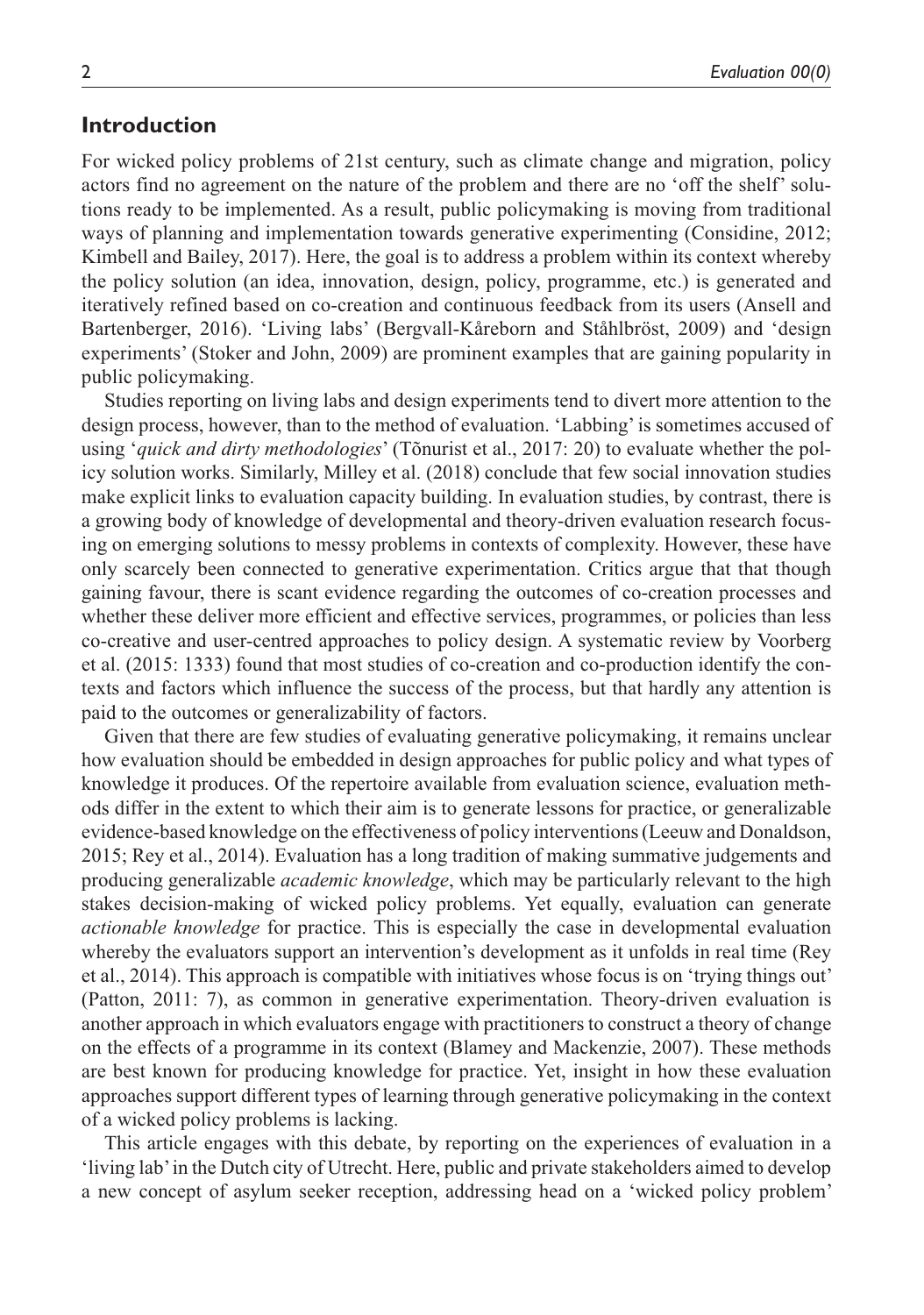which is politically contested and substantively complex to solve. We draw attention to the inherent tensions we experienced as evaluators between on one hand supporting innovation by contributing to actionable knowledge-building, and also harnessing the potentials of producing academic knowledge for questions of merit and scalability demanded of by the funder, broader public and the project management. Within the substantively insecure and politically charged context of a wicked policy problem, there was also a responsibility to produce evidence on whether the initiative had broader merit. This article reflects on this issue with the following research question: *How does developmental and theory-driven evaluation support generative experimentation in a living lab by balancing dual evaluative aims (of producing actionable and academic knowledge) in the context of a wicked problem?*

In the following sections of this article, we first introduce the different types of generative experimentation emerging in public policymaking and the relevance of embedded evaluation models, especially developmental evaluation and theory-driven evaluation. In the next section, we introduce the issue, our case and methodology. This is followed by an account of the evaluation strategy implemented in the living lab and explanation of why it was appropriate to the context of this wicked policy issue. We then present how this evaluation strategy helped yield actionable, but also academic knowledge. Finally, we consider the tensions therein of applying both orientations, but nevertheless conclude that evaluation must contribute to the design by informing not only actionable, but also academic learning. This can be done by simultaneously 'democratizing' theory-driven evaluation and 'evidencing' developmental evaluation.

### **Generative experimenting in public policymaking and evaluation**

Various types of generative experiments are used in public policymaking, including 'living labs', 'design experiments' and 'innovation labs'. They use design methods to analyse problems from different angles and develop, test and improve prototypes to work in a particular context (Stoker and John, 2009; Tõnurist et al., 2017). In living labs, user-needs are central, and collaborative learning is undertaken by users, stakeholders and researchers in a real-life environment (Bergvall-Kåreborn and Ståhlbröst, 2009; Følstad, 2008). Originating from the field of information and communication technology (ICT) innovation, living labs are increasingly used for social and public innovation (Dekker et al., 2019). Living labs use a process of generating and iteratively refining a policy solution in a real-world setting. They follow an abductive logic of coming up with provisional hypotheses as a basis for developing prototypes, which *may* prove a sufficient solution to the problem (Kolko, 2010). This includes bringing forward solutions that were not envisioned at the start of the project (Gascó, 2017). Users co-design the concept, while after each design cycle, the solution is evaluated based on their experiences. This is referred to as 'user-driven innovation' (De Moor et al., 2010).

Similar to design experiments and innovation labs, living labs require evaluators to immerse themselves in the real-world policy context in which the design takes place (McGann et al., 2018). Evaluators work closely with the participants and partners in the face of unexpected turns and unplanned outcomes. This requirement resonates with recent evaluation approaches of policy responses to challenging problems, characterized by innovation, contextual influences and complexity. Developmental evaluation is one of these approaches, which is increasingly applied to complex innovation environments where the goals and paths towards these goals are evolving (Lawrence et al., 2018; Patton, 2011). The primary focus of developmental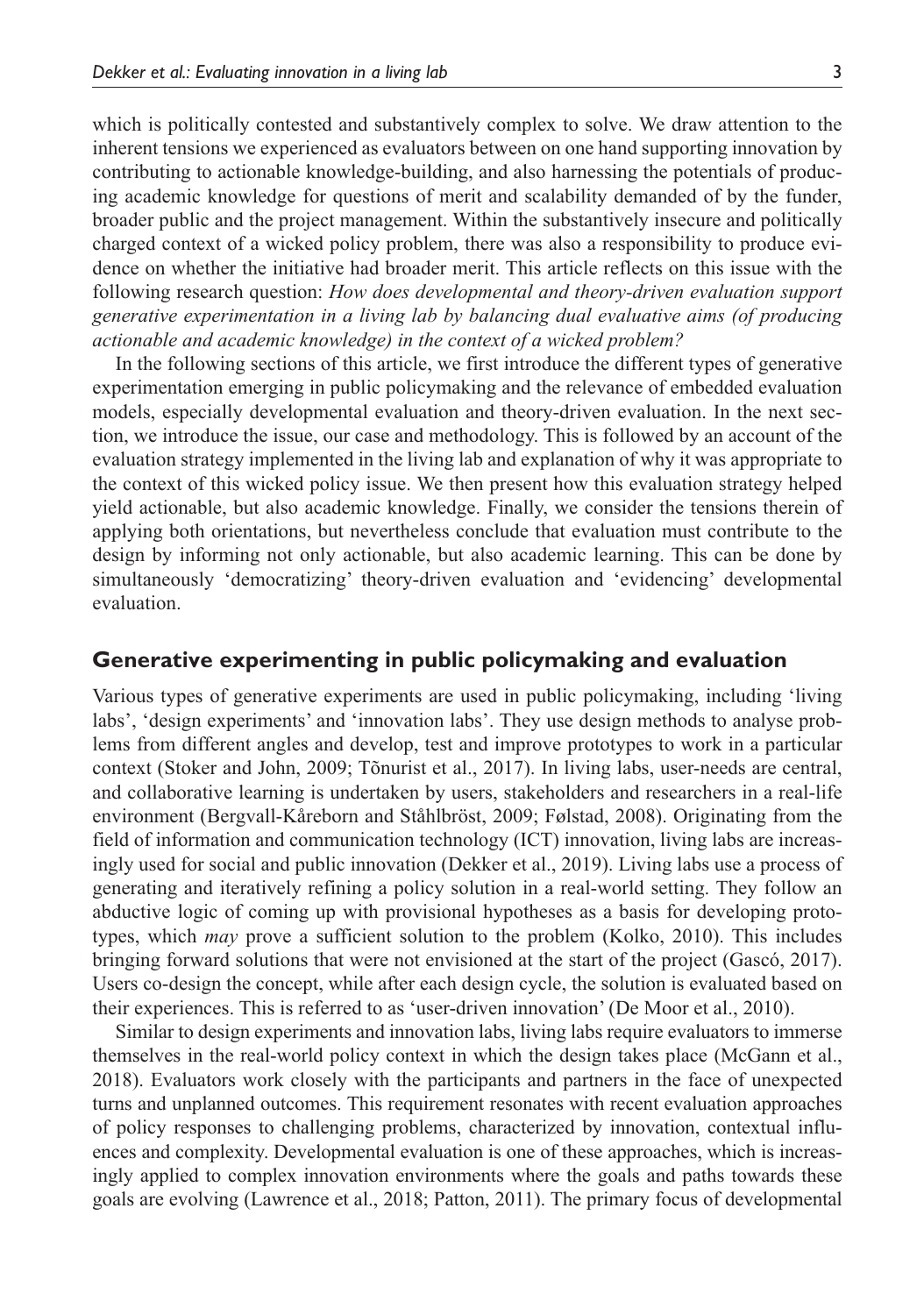evaluation is on adaptive learning rather than accountability, as evaluators recognize that the very notion of 'what works' itself is subject to change under conditions of complexity (Patton, 2011: 188). The approach is flexible, with new measures and monitoring mechanisms evolving as understanding of the situation deepens and the project's goals emerge, with the evaluator intervening in the innovation process by providing intermediate and real-time feedback to inform further development. Developmental evaluation is primarily 'utilization-focused': concerned with generating actionable knowledge and fostering use of evaluation results, rather than providing summative judgement, assessing causality and producing accountability reports (Contandriopoulos and Brousselle, 2012; Rey et al., 2014).

Theory-driven evaluation is a more evidence-based approach prioritizing academic research to demonstrate outcomes and reasons why they were or were not achieved. Theory of change has particular traits that work well in conditions of complexity. In this approach, the evaluator reconstructs the assumptions of practitioners in a project on how and why a solution will work (Weiss, 1997). Assumptions are tested by studying the links between activities, outcomes, and contexts of the solution (Connell and Kubisch, 1998; MacKenzie and Blamey, 2005). Rather than seeing programmes as unified entities through which recipients are processed in a linear fashion, theory-driven approaches recognize that people are subjected to policy programmes in different ways under different circumstances (Blamey and Mackenzie, 2007). Ultimately, theory of change evaluation aims to produce and integrate both actionable and academic knowledge in producing an understanding of whether and why outcomes were met (Weiss, 1997).

These two models provide useful starting points for considering further the role and value of evaluation of generative experimenting in public policymaking, where programmes and systems in which they operate are complex and do not yet include the 'finished product'. Especially in developmental evaluation, the utilization focus, primacy of the user in design and evaluation and reflexivity demanded of the evaluator fit the objectives and values of co-creation and innovation taking place in living labs. The theory of change approach promotes attention for diverging ideas on workable solutions, but still nevertheless builds some pathway towards anticipated, pre-defined goals. Theory of change also seeks understanding of the context in which the policy is implemented to explain differences in effectiveness and user-experience.

The evaluation approach we took combined developmental evaluation with theory of change evaluation. The aim of evaluation was to support innovation, but a completely 'outcome free context' was not possible, nor ultimately desirable if genuine lessons were to be learned. We consider to what extent the claims for these approaches in producing knowledge for practice and generalizable knowledge might be more ideal than real, especially when undertaken in substantively insecure and politically charged real-world context of wicked policy problems. Earlier research by Rey et al. (2014) into developmental evaluation distinguished three tensions in producing both actionable and academic knowledge: (1) linking research and evaluative objectives, (2) the dual role of researcher and consultant and (3) the temporality of the process. We add to this literature by considering the tensions in the context of a living lab addressing a wicked policy problem and reflecting on how we dealt with these.

# **The case: A living lab to innovate a response to the wicked policy issue of asylum seeker reception**

The Utrecht Refugee Launchpad (U-RLP) was a living lab situated in the city of Utrecht, the Netherlands. In aiming to innovate asylum seeker reception, it engaged with a wicked policy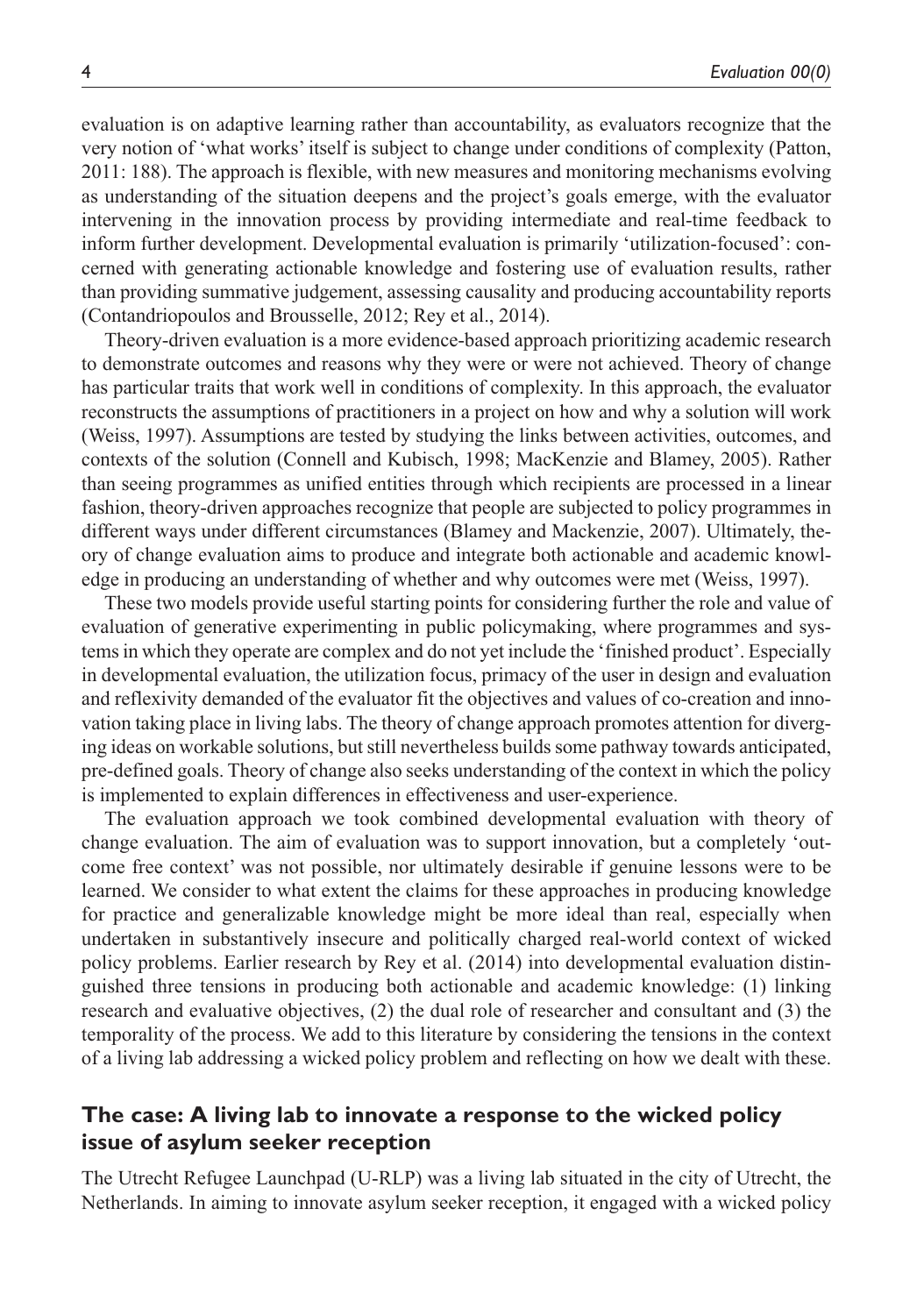problem: an issue that does not lend itself to traditional, mainstream public problem-solving, and where there is much uncertainty on the best solution due to incomplete and contradictory knowledge (Alford and Head, 2017). Wicked problems are also characterized by political and institutional difficulties, as they invoke potentially conflicting values, and strong, opposing political ideas among multiple parties. This is certainly the case in the policy area of reception of asylum seekers. Disputes abound among stakeholders at the local, national, as well as on the European level about the purpose of reception: to protect asylum seekers' human rights or to protect national (economic and cultural) interests (Geuijen et al., 2017; Noordegraaf et al., 2019). Solving the problem is difficult when there is large-scale disagreement about whether, and how far policies should help asylum seekers to integrate, a complicated issue as while some are allowed to stay in the country, others will have their application rejected and will either have to leave the country voluntarily or be deported.

In the Netherlands, asylum seekers spend their first months, and even up to some years in asylum seeker centres (ASCs). These centres provide housing during the period when their asylum request is being assessed and before those who have a residence permit can move into regular housing. Similar to other European countries, reception in the Netherlands is designed to be 'basic but humane' with little possibilities for asylum seekers to integrate into Dutch society (Advisory Committee on Migration Affairs (ACVZ), 2013). However, studies show that time in an ASC can lead to worsened well-being of asylum seekers and prolonged unemployment after departing the ASC (Engbersen et al., 2015).

Developing alternative forms of asylum seeker reception to solve these issues has proven substantively difficult and politically contested, with some arguing for better facilities and services to lead to early integration, and others arguing for more basic provisions to discourage arrival and allow for easier deportation. It is also challenging to prove the worth of alternatives, due to difficulties in providing 'hard' results of interventions to improve outcomes. For various reasons, including the effects of trauma and disrupted educational trajectories, refugees' social and economic integration is protracted and research across Europe shows that it can take 10–15 years for a refugee to reach parity in employment with other migrants arriving at the same time (Connor, 2010).

As is common to living labs, U-RLP was initiated and led by a consortium of public and private partners. The consortium gained European funding through the Urban Innovative Actions (UIA) programme, a funding scheme designed to provide urban areas throughout the European Union (EU) with resources to experiment and test new and unproven solutions to solve urban challenges. A partnership consisting of the city of Utrecht, various NGOs and knowledge institutes set out to advance a new concept in asylum seeker reception with its intended beneficiaries (asylum seekers and locals) within the setting of an ASC. The concept was framed around two ambitious pillars of 'co-housing' and 'co-learning' of asylum seekers with local residents.

While the traditional Dutch model of reception of asylum seekers consists of large-scale facilities housing several hundreds of asylum seekers, isolated from Dutch communities, this specific ASC housed a lower number of up to 400 asylum seekers together with 38 local youngsters, who lived in a building adjacent to the ASC. The combination was chosen based on programme managers' assumption that people who are 18–30 years old are in a more flexible and open-minded phase of their lives, and open to establishing contacts with strangers as well as initiating activities. Moreover, because of the severe housing shortage in Dutch cities, it was assumed that students and young people starting in employment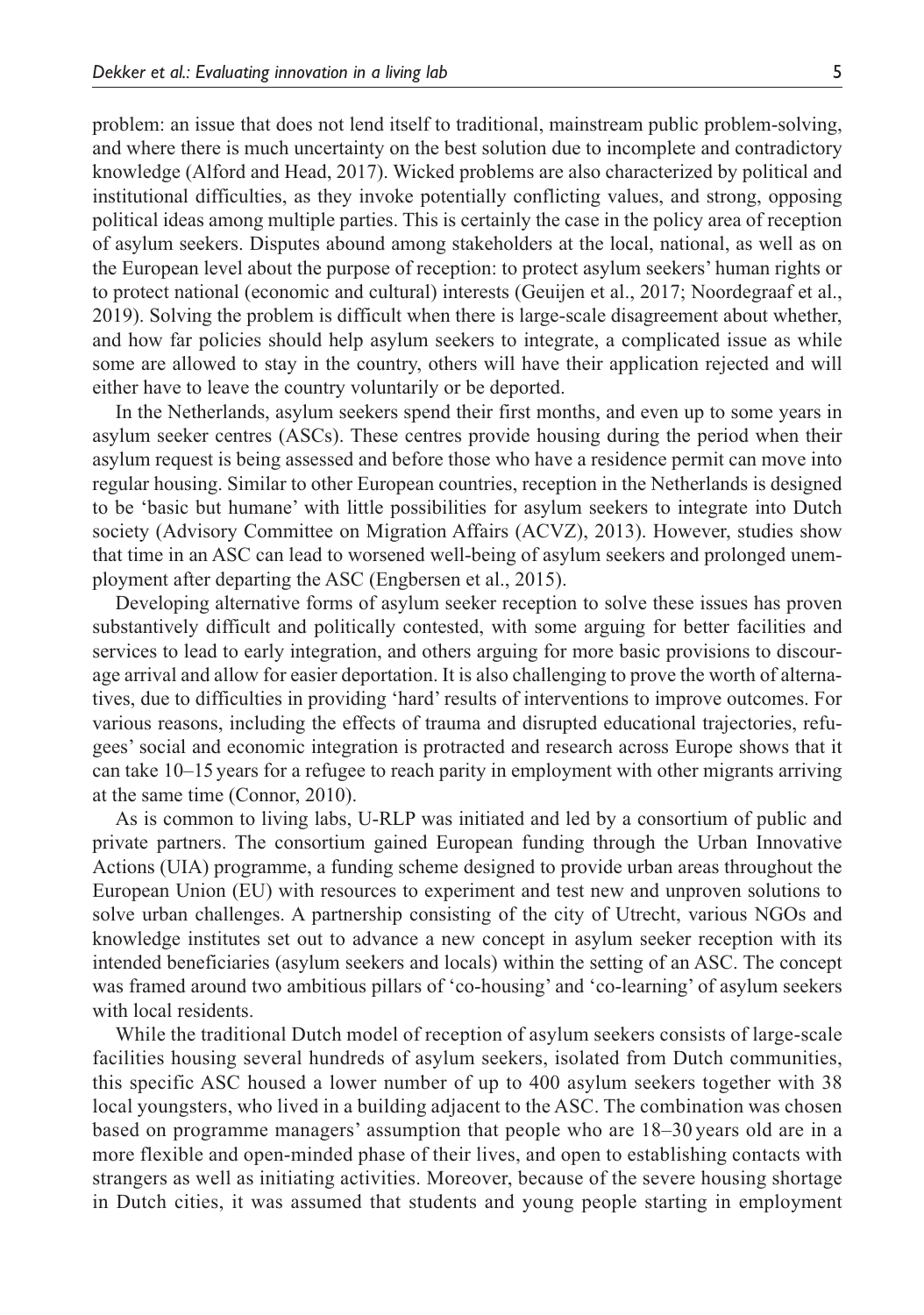would be glad to find housing, especially with a reduced rent offered as an additional incentive to participate.

In the complex, the asylum seekers and young people shared facilities including a common living room and classrooms (referred to as the 'incubator space'), a kitchen and an outside terrace. In traditional ASCs, asylum seekers are able to do only very limited activities like sports and voluntary work such as cleaning the facilities, which can provoke feelings of uselessness and boredom, and ill-prepare them for the labour market (ACVZ, 2013; Engbersen et al., 2015). Project partners in the living lab instead delivered an educational programme in Business English and Entrepreneurship for asylum seekers and local people from the neighbourhood. As the intervention unfolded, many additional activities were added ranging from visits to museums, collaborative cooking and social events, to basic computer courses, 'language cafes' providing informal settings to practice the Dutch language with students and other volunteers, and professional networking events.

Beyond some basic characteristics that were set out in the project plan, U-RLP was expected to unfold and take shape in its own way. There was budget and opportunity for the asylum seekers and locals to develop activities that would support integration and well-being. The ASC complex and the surrounding neighbourhood of Overvecht provided the 'testbed' for designing and testing of these newly co-created interventions. Asylum seekers and locals were seen as beneficiaries of the project: the inclusive approach was expected to benefit the asylum seekers starting a new future as well as the local residents of the vulnerable neighbourhood of Overvecht where the ASC was situated. In the next section, we explain how the evaluation responded.

# **The method: Combining developmental and theory of change evaluation in a living lab**

The funding for the project stipulated an evaluation of the U-RLP living lab, and the academic research team was invited into the partnership prior to the project's inception. As such, we had exclusive access to the research site from the outset to collect data on the ongoing process of innovation and its effects on different groups involved in the project. We held recorded interviews and meetings with representatives of the project steering group, including project leaders from the municipal council, a housing corporation, a NGO working with refugees, a social enterprise and higher education institutions. As shown in Table 1, we used multiple research methods to learn about participant experiences, including quantitative methods of monitoring their participation, as well as surveys and qualitative methods of interviewing and ethnographic observation to understand people's experiences of the project (Table 1). This 'bricolage' of methods is common in developmental evaluation (Patton, 2011: 264). Findings are based on our research throughout the full timeframe of the project (February 2017–October 2018) and the year afterwards when the concept was transferred to another ASC in Utrecht. Our evaluation strategy and results were documented in notes and memo's, minutes of team meetings and products of the evaluation research including an interim and final project report.

The perspective of the 'user' was central to our evaluation, which included the perspectives of the asylum seekers and local youngsters living at the complex and locals from the neighbourhood as well as multiple project partners. The first step for the evaluation team was to help articulate how 'co-housing' and 'co-learning' would lead to change. We interviewed the project partners about their role in the project and held a workshop to elicit a theory of change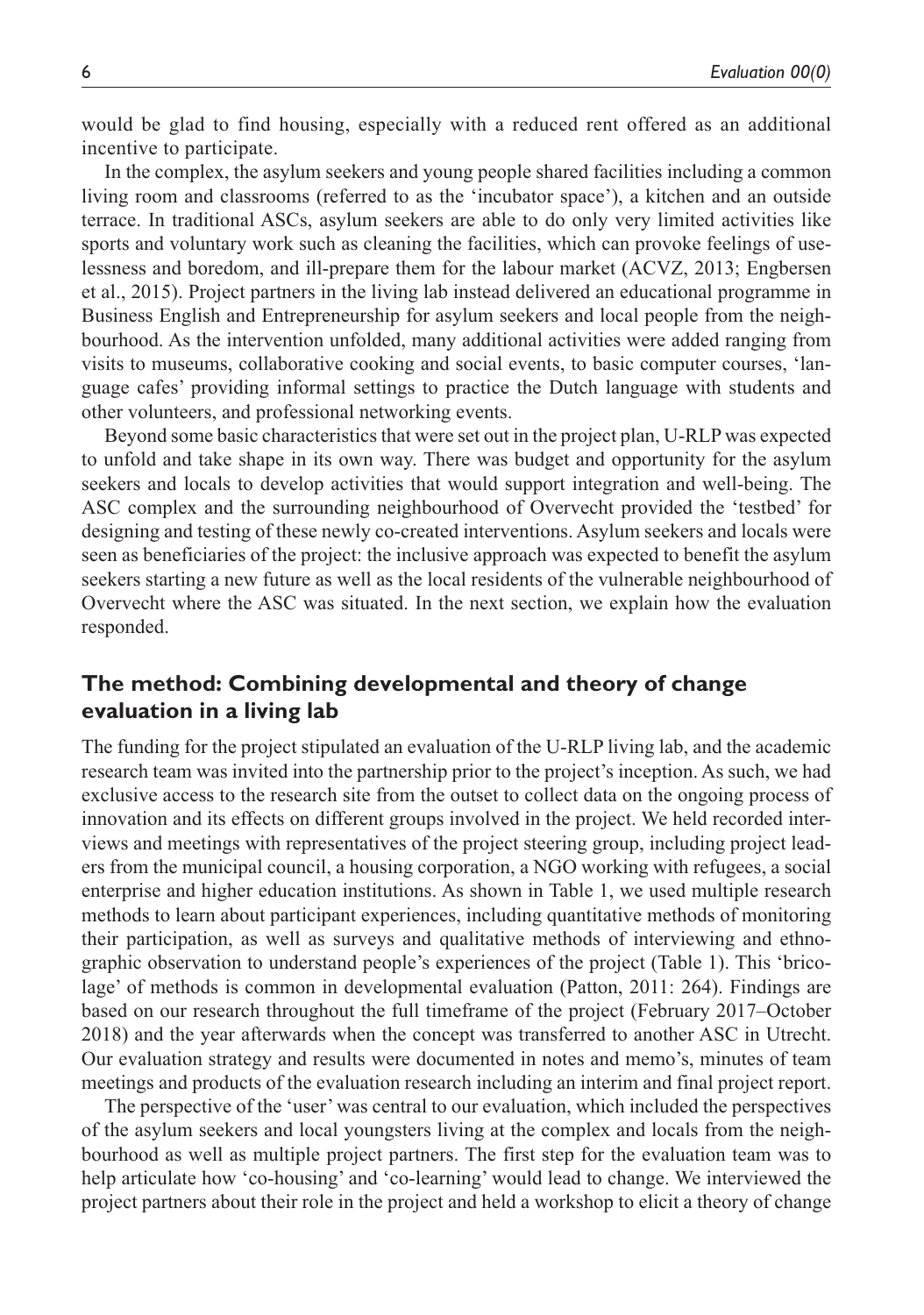| Type                                                                                                                                                        | Sample                                                                                                                                                                                                                                                                                         | Data collection                                                                                                                                                                                                           |
|-------------------------------------------------------------------------------------------------------------------------------------------------------------|------------------------------------------------------------------------------------------------------------------------------------------------------------------------------------------------------------------------------------------------------------------------------------------------|---------------------------------------------------------------------------------------------------------------------------------------------------------------------------------------------------------------------------|
| Quantitative data on<br>courses and activities                                                                                                              | Project partners shared data on 21<br>process indicators. These include<br>participation in courses and activities,<br>group composition, completion rates, etc.                                                                                                                               | Registration by project<br>partners throughout the<br>project                                                                                                                                                             |
| Face-to-face surveys in the<br>neighbourhood                                                                                                                | Simple random sample of all 6552<br>addresses in the area directly around the<br>ASC                                                                                                                                                                                                           | Cross-sectionally in two<br>waves: autumn 2017,<br>$N = 304$ and autumn 2018.<br>$N = 277$                                                                                                                                |
| Online surveys among the<br>youth tenants                                                                                                                   | Census sample of population 38<br>youngsters                                                                                                                                                                                                                                                   | Cross-sectionally in two<br>waves: winter $2017$ , $N = 23$<br>and winter $2018$ , $N = 19$                                                                                                                               |
| Online intake assessments<br>by asylum seekers who<br>started participation in the<br>courses                                                               | Self-selection among 558 adult asylum<br>seekers who chose to actively participate<br>in the programme                                                                                                                                                                                         | $N = 150$ asylum seekers<br>who signed consent to<br>share their results                                                                                                                                                  |
| Course evaluation surveys<br>at the end of each 8-week<br>course                                                                                            | Census sample among participants in<br>English classes and Business incubation<br>programme                                                                                                                                                                                                    | $N = 206$ responses collected<br>at the end of each course                                                                                                                                                                |
| Semi-structured face-to-<br>face interviews with asylum<br>seekers                                                                                          | Convenience sampling of asylum seekers<br>participating in the programme and some<br>who did not. We strived for repeated<br>interviews, but this was not possible for<br>all                                                                                                                  | $N = 83$ interviews<br>throughout the project, of<br>which $N = 21$ repeated                                                                                                                                              |
| Semi-structured, face-to-<br>face interviews with young<br>tenants                                                                                          | Convenience sampling among 53<br>youngsters who lived in the building<br>throughout the project                                                                                                                                                                                                | $N = 19$ interviews<br>throughout the project<br>of which $N=5$ repeated<br>interviews                                                                                                                                    |
| Semi-structured, face-to-<br>face interviews with locals<br>from the neighbourhood<br>Semi-structured, face-to-<br>face interviews with project<br>partners | Recruitment from the general<br>neighbourhood population and those who<br>participated in courses and activities<br>Interviews with at least one<br>representative from all partner institutes.<br>Recorded interviews were supplemented<br>with records of multiple informal<br>conversations | $N = 38$ interviews<br>throughout the project, and<br>after the two survey waves<br>$N = 20$ formal interviews<br>including four repeat<br>respondents; informally,<br>conversations maintained<br>throughout the project |
| Ethnographic research                                                                                                                                       | Participant observation at a variety of<br>occasions and during steering group<br>meetings. Field notes were taken. Project<br>documents including the project plan,<br>agendas and minutes of meetings and<br>project communications were also<br>analysed                                    | On a variety of occasions<br>during the project and after<br>the closure of the ASC                                                                                                                                       |
| Media reports on U-RLP                                                                                                                                      | Dutch and English newspaper sources<br>between beginning of January 2016 and<br>March 2019 retrieved through Nexis<br>Uni and TV items collected through the<br>database of the Netherlands Institute for<br>sound and vision                                                                  | Full sample of $N = 307$<br>newspaper articles and TV<br>items                                                                                                                                                            |

## **Table 1.** Overview of data collection.

ASC: asylum seeker centre; U-RLP: Utrecht Refugee Launchpad.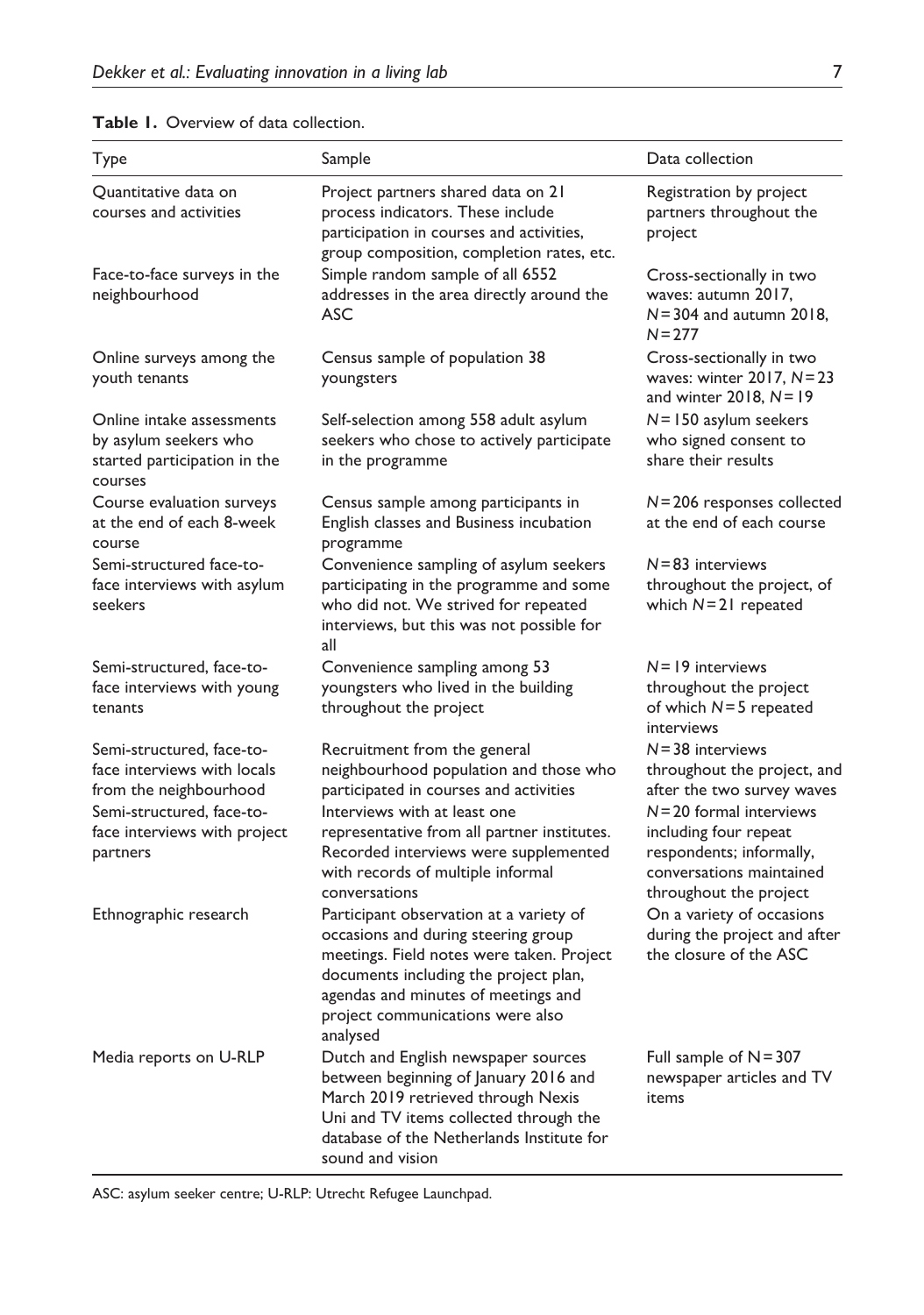that they collectively held about how the project would work. Three goals were identified: first better well-being for asylum seekers during their stay in the ASC; second, better preparation for labour market integration after receiving a residence permit, and third, better relations with the surrounding neighbourhood (as locals in the district of Overvecht had reacted negatively on the local authority's plans to open the ASC). Translating the rather 'aspirational language' of the project application into measurable concepts was challenging (cf. Lawrence et al., 2018). Benefits were expected in three areas: (1) relations of asylum seekers with the neighbourhood, (2) skills and labour market prospects of the asylum seekers and (3) well-being and self-efficacy of the asylum seekers. There were noticeable differences in partners' views on the project and proposed project outcomes, revealing again the complexity of the problem and the conflicting values held about the topic.

The ASC was home to asylum seekers and local youngsters for several months, up to a year and a half. Through the multiple methods, we tracked their lived experiences, adopting a longitudinal approach while monitoring changes in the concept. Recognizing that this was a fluid and unfolding initiative, we monitored what activities took place in the project as part of, and also beyond this initial concept collecting data continuously and cross-sectionally (Table 1).

As is consistent with developmental evaluation, we also aimed to provide timely, utilization-focused feedback to the project partners, throughout the project – primarily at the bimonthly steering group meetings of the project partnership. The evaluation was a recurring agenda point, where we would report on our activities and early findings. We would contribute to discussions, providing insights from the data collected to inform decision-making. Eighteen months into the project, we presented findings and recommendations on the full concept in an interim report and policy brief. This fed into the second phase of the project and transfer of the concept to another ASC in the city, where many of the lessons learned informed decisionmaking. Based on this feedback, and also based on the partners' and participants' own experiences, aspects of the concept were adapted along the way. This enabled a learning effect to take place throughout the project, to tighten and improve the developing concept. Using developmental evaluation principles, we were reflexive in our approach and explicitly discussed our own impact on the experiment in the evaluation reports.

# **Knowledge production and its consequences: Actionable and academic knowledge**

In the following sections, we present an account of the two different types of knowledge produced through the evaluation and consider how each made a difference for the programme, particularly in the context of addressing the wicked issue of asylum seeker reception.

### *Actionable knowledge: Supporting innovation and legitimate impact*

The evaluation provided actionable knowledge, or utilization-focused knowledge in three main ways. First, our approach supported the focus on collaborative experimenting and learning rather than on accountability, and encouraged inventiveness among the participants and project management. While there were some pre-established targets of what the project would deliver relating to the course programme (8-week courses in Entrepreneurship and English) monitoring showed that some of these targets were met (e.g. the percentage of locals that enrolled), but others (such as the numbers of asylum seekers enrolled) were not. Tracking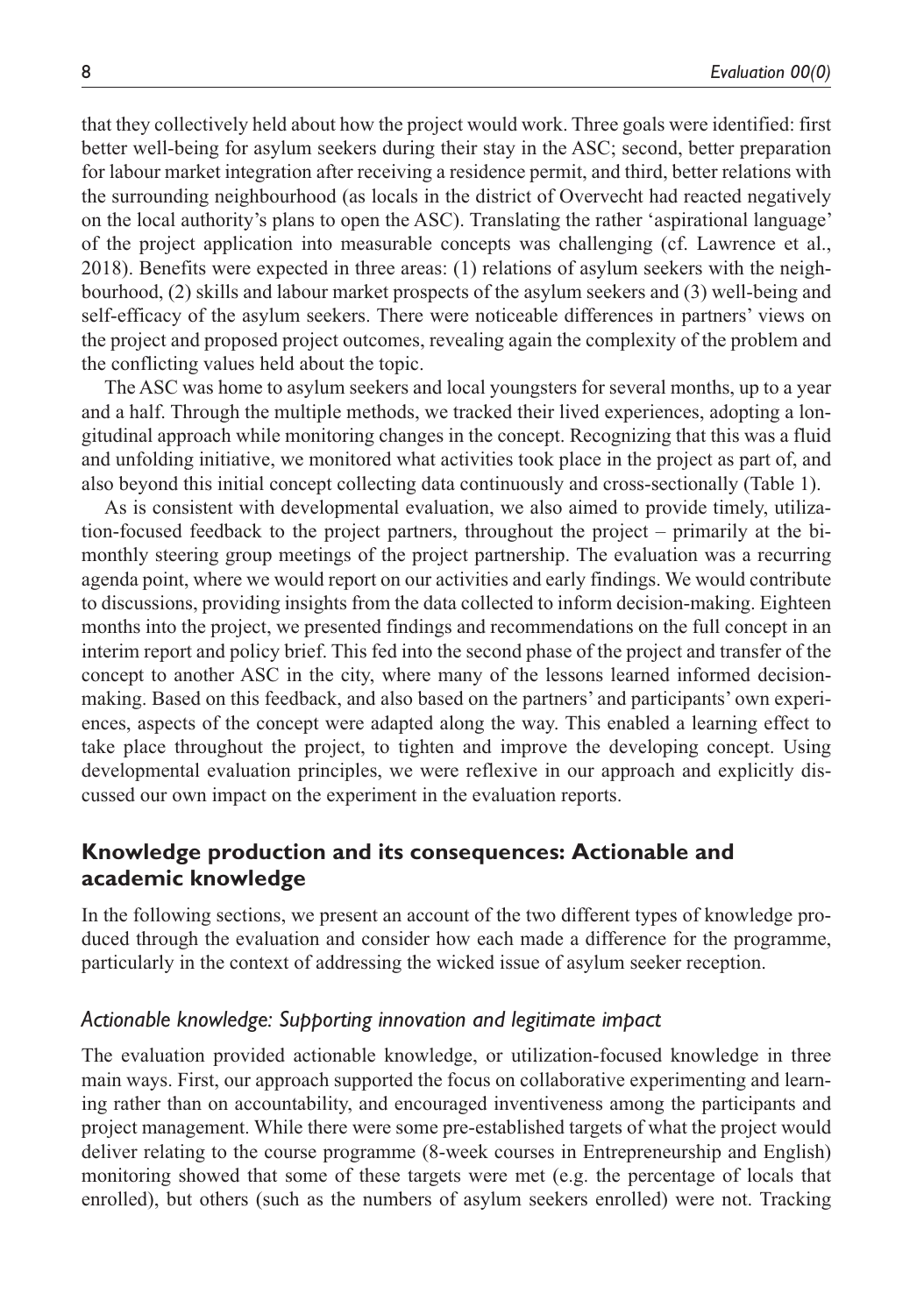these numbers was not meant to pass a verdict on whether the project succeeded. Instead, it enabled reflection on why or why not targets were met and helped partners re-align these to the project's aims within its changing context. These discrepancies could be explained as the project ran for a shorter period in practice than envisaged, due to delays beyond the initiative's control in placing asylum seekers in the initiative, and we also fed back that courses did not speak to the needs of all asylum seekers. Some targets lost their urgency or proved countereffective or overly ambitious over the course of the project. In these cases, intermediate feed-

back from our evaluation helped inform practice to diverge or retain them. Though initially engaging with this monitoring was seen as onerous, many partners fed back that they valued the exercise, as it offered helpful insights into where their initial plans had changed. Our approach to evaluation also took unplanned results and newly conceived plans into

account. For example, as the project developed, the partnership sought collaboration with multiple other projects and organizations working with asylum seekers in the city of Utrecht. This included 'Welkom in Utrecht', an NGO organizing various types of social activities as well as connecting people to volunteer work, and InclUUsion, a project offering participation in Utrecht University courses. New ideas emerged, such as a redesign of the central meeting space of the initiative by the youngsters and asylum seekers into a 'living room'. This was done to give it into more of a relaxed atmosphere instead of the trendy 'office' atmosphere it had initially, and also to attract more locals from the neighbourhood – stimulating mutual contact. These examples indicate how both the project partners and participants felt encouraged to develop the concept beyond the initial idea. Our evaluation recognized changes to the initial plan and measured their effects, still broadly within the outcomes of enhanced wellbeing and connection, but with clearer understanding of the steps that led to change. As a result, the evaluation was supportive of change and inventiveness by the participants along with a changing context and demands.

Second, benefits for learning for practice resulted from our position as evaluators: we were part of the steering group and we shared their values and ambition to develop a new concept of asylum seeker reception. We positioned ourselves as critical partners or consultants (cf. Patton, 2011; Rey et al., 2014), but yet who were equally committed to the process of innovation. As a result of this embedded type of evaluation, we noticed that our feedback was taken seriously and there was willingness to adapt the plan accordingly. For example, at the start of the project, the partnership chose to use a 'word of mouth' communication strategy towards the neighbourhood, not to risk stirring public unrest or even hostility to the project. In surveys and interviews among locals, we found that this low-key communication strategy resulted in the fact that large groups of neighbourhood residents in the first year did not yet know about their opportunities to participate. After communicating this in a steering group meeting, the project team developed a more open communication strategy towards the neighbourhood, for example by visibly drawing attention to the centre through banners outside.

As a result, from the early stages of the project, evaluation had real impact on the concept, and therefore, the lives of asylum seekers and locals. By participating in the courses and activities programme, all asylum seeker participants felt that they were using their time more productively in comparison with their stay in other ASCs. There, they experienced more feelings of boredom and depression. They also valued the skills they had learned and gained a new focus on a future in the Netherlands. Locals from the neighbourhood and youngsters living in the project felt that they could make a difference for refugees by participating in the project. They gained themselves too from participating, by learning skills and incubating new business ideas.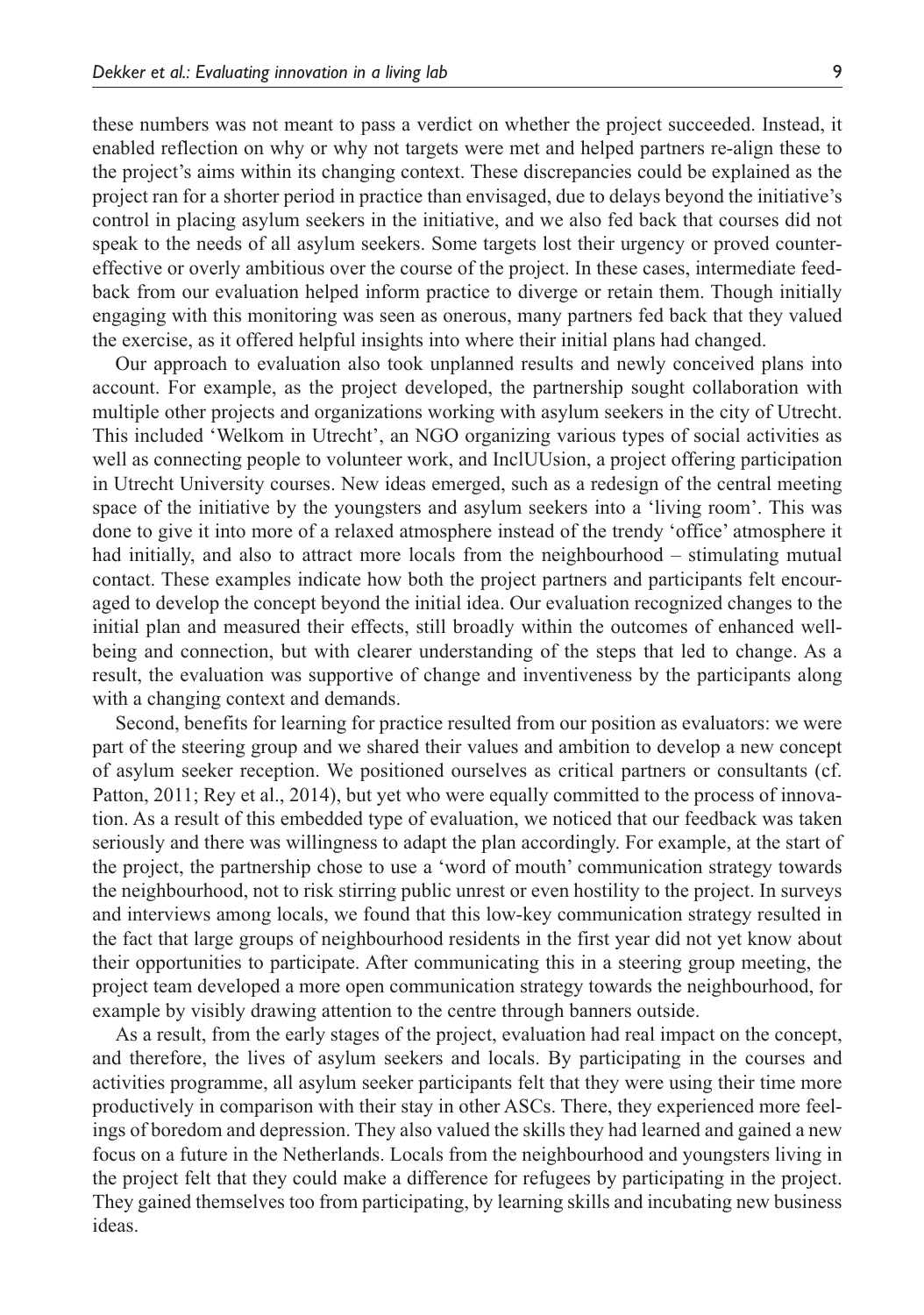| Actionable knowledge                               | Academic knowledge                                  |
|----------------------------------------------------|-----------------------------------------------------|
| Intermediate feedback on planned and unplanned     | Longitudinal measurement of effects of changes in   |
| aspects of the concept leading to its improvement  | the concept                                         |
| Embedded evaluation enhancing reflexivity and      | Real-world setting in which the concept is          |
| learning by partners and participants              | developed and tested improving ecological validity  |
| User perspective contributing to legitimacy of the | Triangulation of methods helps gaining rich insight |
| concept                                            | and internal validity                               |

**Table 2.** Overview of evaluation's contributions to actionable and academic knowledge.

Third, benefits for practice resulted from the evaluation being rooted in user-experience. Initial plans for an ASC in this neighbourhood were met with public protest. By focusing on both asylum seekers and locals' perspectives, the evaluation generated legitimacy of the concept (cf. McGann et al., 2018). We were asked to present evaluation findings to local and national policymakers and to policymakers from other cities in Europe. Eventually, evidence on the acceptance of the ASC by the neighbourhood and benefits experienced by asylum seekers and locals led to transfer of the concept to another ASC across the city, with evaluation evidence drawn on to adapt the concept to the conditions there, where there was a more accepting local neighbourhood. Yet, at some moments evidence from the evaluation was ignored and political arguments prevailed in decision-making about the project. In particular some of the partners feared that the concept would lose its trademark and thereby political and public support. This mirrors the classical balancing act between maintaining as much of an innovation's evidence base on one hand to be able to prove the innovation's robustness in different contexts, while on the other hand adapting an innovation as much as possible to a new local context to make it fit the new specific local needs (Williams, 2020).

Summarizing, the evaluation approach we implemented in the living lab, supported the production of knowledge for practice in three ways (Table 2): First, the focus of evaluation was on both planned and unplanned aspects of the concept as well as supporting ongoing development through delivering intermediate feedback. Second, as evaluators being part of the project partnership, we developed a trusting relationship with partners and participants which encouraged reflexivity and learning and led to real-time impact of evaluation results. Finally, by taking user-experiences as the basis for evaluation, the concept gained legitimacy even in a politically contested context and was transferred to another ASC.

## *Academic knowledge: A pragmatist knowledge base for policymaking*

Providing actionable knowledge certainly had benefits, but the contextual reality of innovation programming meant that questions of merit and generalizable knowledge did not disappear entirely from the frame. The funders had expected evaluation to deliver evidence on measurable results, while generating understanding of 'what worked and what did not, and why so, what should be done differently' (European Commission, 2016). This was particularly to inform transferability of the practice elsewhere, with many European municipalities keen to learn from the innovation. Likewise, there was much public and political interest within the city government as to what the project could deliver. As such, engaging with questions of effectiveness and merit, even in an early, and less developed stage of a concept, we argue, offers important opportunities to advance academic knowledge and inform practice in ways that are valuable beyond the life of a project. We summarize how we did so below.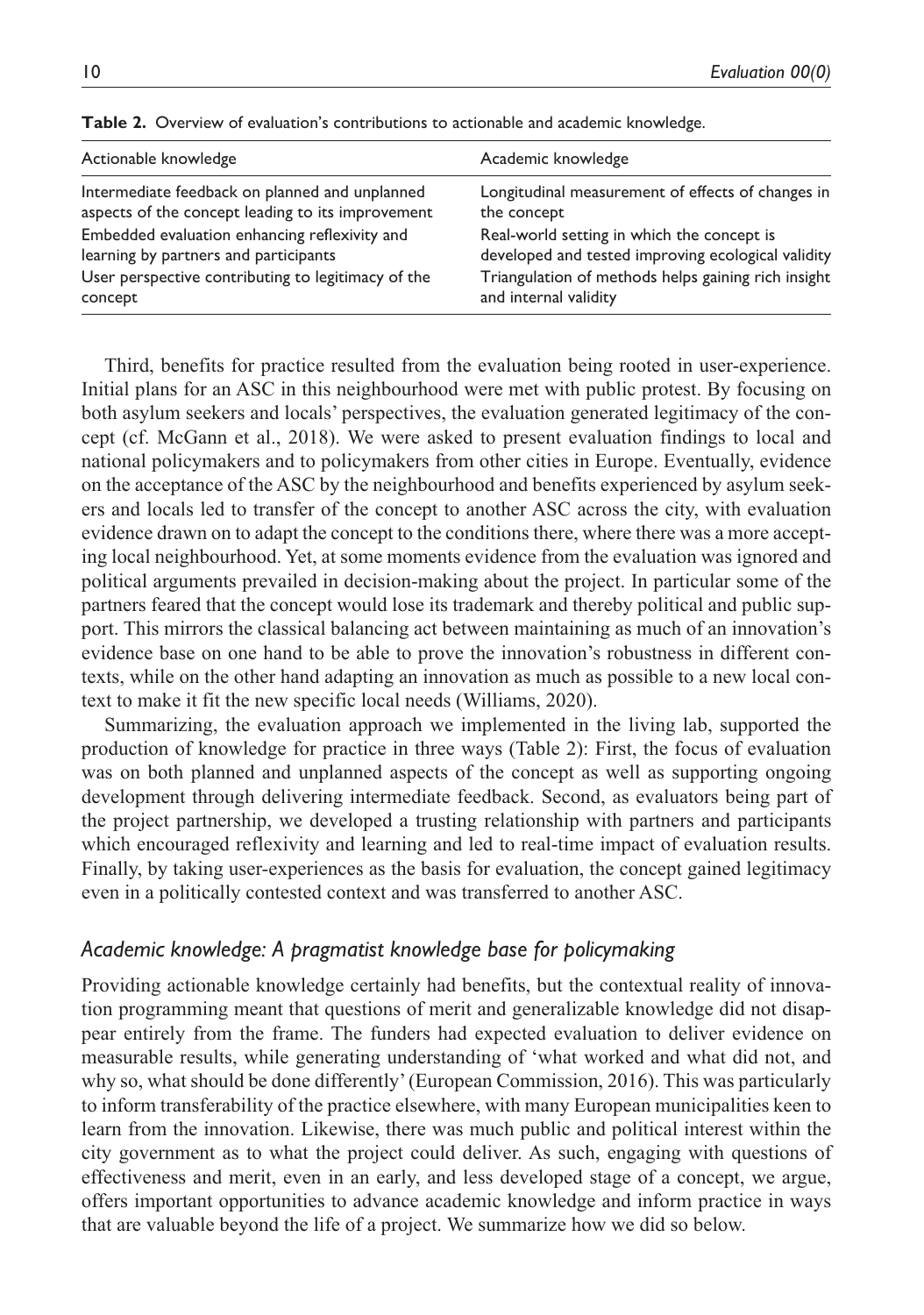First, engaging in longitudinal measurements enabled us to capture changing effects of the concept in comparison with its earlier designs. For example, after changes were made towards a more open communication strategy to the neighbourhood, we observed that the numbers of visitors and participants from the neighbourhood went up. While causality could not be established here (the centre had been present for longer and the offer of courses and activities had changed as well), we were able to produce an account of this change in the concept towards higher participation while considering other plausible explanations for greater engagement. Through a door to door survey and interviews we also learned that the neighbourhood became more knowledgeable of the ASC and that hostility towards the centre was initially lower than commonly understood. This understanding, combined with a deeper integration of partners' theories with academic research on public reception to asylum seeker reception led to an important recommendation that while communication strategies should be respectful of hostility as a public response, they should not be led by the assumption that this was the dominant response.

Second, evaluation in the living lab contributed to academic knowledge rather than only contextual knowledge because of its ecological validity (cf. Shadish et al., 2002). The new concept of asylum seeker reception was developed and trialled in a real-world setting where we could measure the lived experiences of participants with the new concept of asylum seeker reception. For example, we could monitor participation of asylum seekers in courses during a difficult time of legal insecurity rather than in a hypothetical situation and where the broader geopolitical context could be taken into account in explaining some of the outcomes of the project. For example, the EU–Turkey refugee deal in March 2016 and the closing of European borders caused a reduction in the numbers of asylum applications all over Europe. This led to significant delays in arrival of asylum seekers to the ASC. This had effects on momentum of the project experienced by the local youngsters who had already been living at the centre for months, as well as on the people in the neighbourhood. Such effects could not have been demonstrated in an artificial research setting. The living lab approach enabled us to demonstrate the effects of such volatility in real time, and build these explanations into understandings of the 'success' or otherwise of the project.

Third, triangulation of data contributed to internal validity of evaluation results. The combination of methods helped to gain rich insights in the experiences of asylum seekers and locals, but through integrating them we could confront discrepancies between data sources. An example of this was online assessments on well-being and labour market aspirations that asylum seekers completed before entering the course programme. These were offered by an external provider and used by the project partners to advise asylum seekers on what courses to take. They also offered relevant data for evaluation research. However, qualitative interviews among asylum seekers and some partners working with asylum seekers revealed that asylum seekers experienced this assessment as a 'test' on which they had to perform well. They believed there were potential incentives associated with the assessment results (i.e. opportunities in work and education). We, therefore, concluded that this might have led to socially desirable answers and took caution in interpreting the assessment results.

Summarizing, our evaluation approach in the living lab offered three specific advantages for gaining academic knowledge (Table 2). These are gaining evidence on the plausible contribution of the concept on the basis of measured changes over time, building in the real-world setting of in which interventions are tested and ecological validity, and triangulation of research methods and internal validity. In these ways, evaluation contributed to eliciting the merit of parts of the concept and their scalability.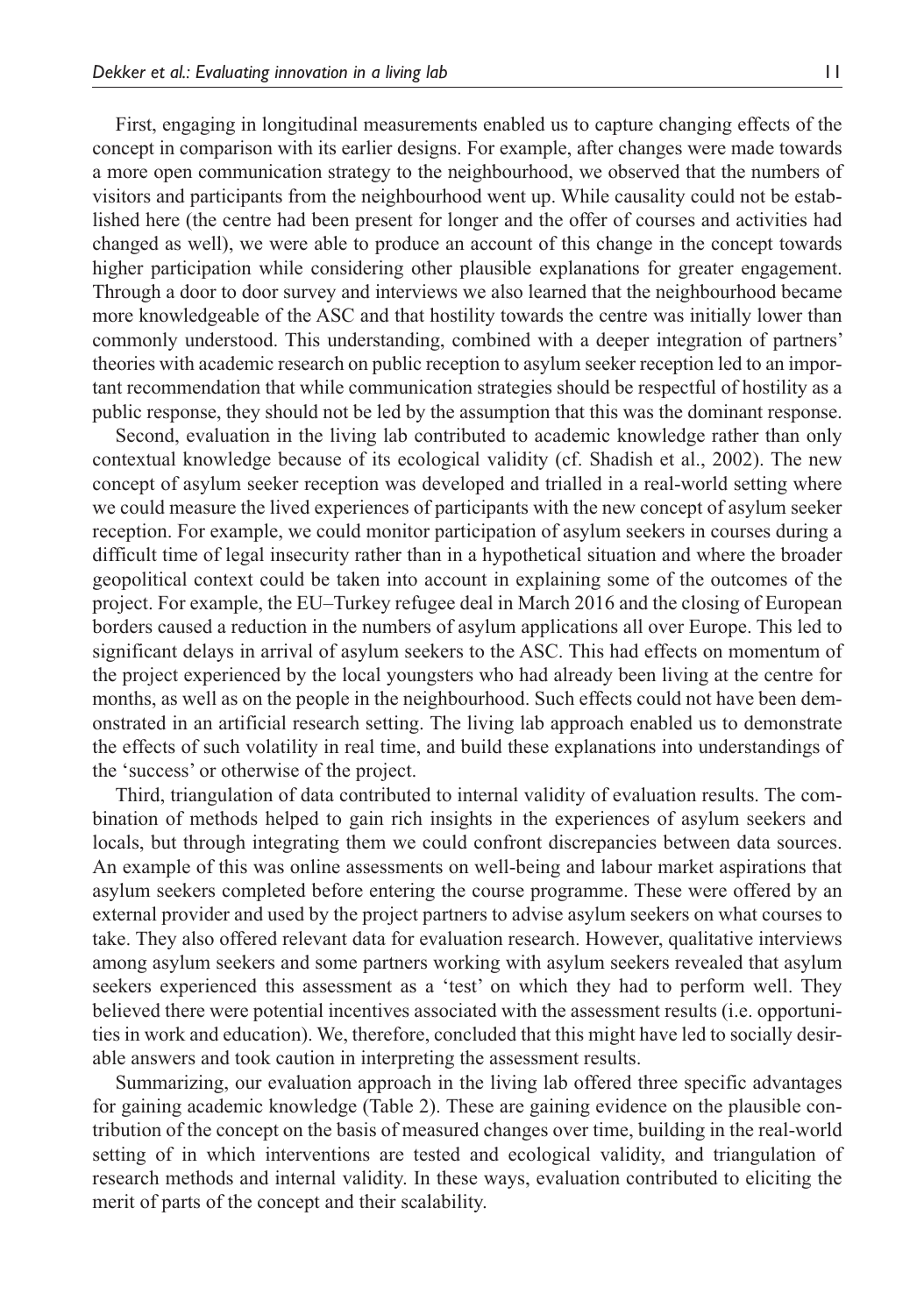## **Tensions between academic and actionable learning**

Our account thus far provides a useful case study of how evaluating in a living lab produced actionable and academic learning through generative policymaking. However, similar to Rey et al.'s (2014) applications of developmental evaluation, we experienced pressures of being subject to conflicting demands between dual aims of evaluation and research, especially in the wicked policy context of asylum seeker reception. These are summarized in Table 3. In the following, we discuss the limits of actionable knowledge and show some of the tensions that resulted when aiming to produce academic knowledge too.

First, while using multiple moments and types of data collection in the living lab led to more robust research findings that would stand up to external scrutiny, we found that this could overburden participants and project partners. For example, we asked project partners to systematize their initially rather low-key approach to registering participation, requiring more investment of time and energy. Registering characteristics of participants such as gender, age, and country of origin required categorization also created some consternation as partners felt this went against the inclusive spirit of the project. In response to this issue, we made registration as easy as possible and put effort in explaining why some measures were important for learning and reporting.

In deciding what concessions to data collection we could make, we took into account the different bases on which partners and participant groups participated in the living lab: we could ask more of the partners and youngsters who chose to become part of the project. The asylum seekers however were not able to make any choices on where to live and for how long. They were assigned to this ASC by the government agency managing asylum reception. Therefore, we decided it would not be ethical to engage them with an additional questionnaire on top of the lengthy assessment they were already taking upon entering the project. Here, we opted to use the assessment results as a suboptimal, but more ethical compromise.

Second, we experienced that commitment to the aims of the living lab incited pro-innovation bias among the project partners and us as evaluators. This entails a bias towards innovation over the existing situation (cf. Karch et al., 2016). Partners and participants felt that they were part of creating something unique and there was a risk of being sometimes overly content with what it achieved. There were risks that working closely within the team might compromise academic research integrity, especially when evaluators lose the 'speaking truth to power' element of their role (Gamble, 2008 in Rey et al., 2014). Becoming aware of this, we put effort in recruiting less involved participants to incorporate a greater diversity of experiences with the

| <b>Tension</b>               | Response chosen                                                                                                     |  |
|------------------------------|---------------------------------------------------------------------------------------------------------------------|--|
| Data collection as a burden  | Limiting and simplifying methods of data collection by considering the                                              |  |
| on participants and partners | commitment of different participant groups                                                                          |  |
| Pro-innovation bias and      | Recruiting less involved participants, consulting an academic advisory                                              |  |
| research integrity           | board and gaining a comparative perspective from similar experiments                                                |  |
| Timing of evaluation results | Quicker turnaround of reporting for actionable learning and political<br>decision-making than for academic learning |  |
| Type of 'proof of concept'   | Making agreements within the partnership about internal and external                                                |  |
| evaluation would deliver     | reporting                                                                                                           |  |

**Table 3.** Tensions between gaining academic and actionable knowledge in a living lab.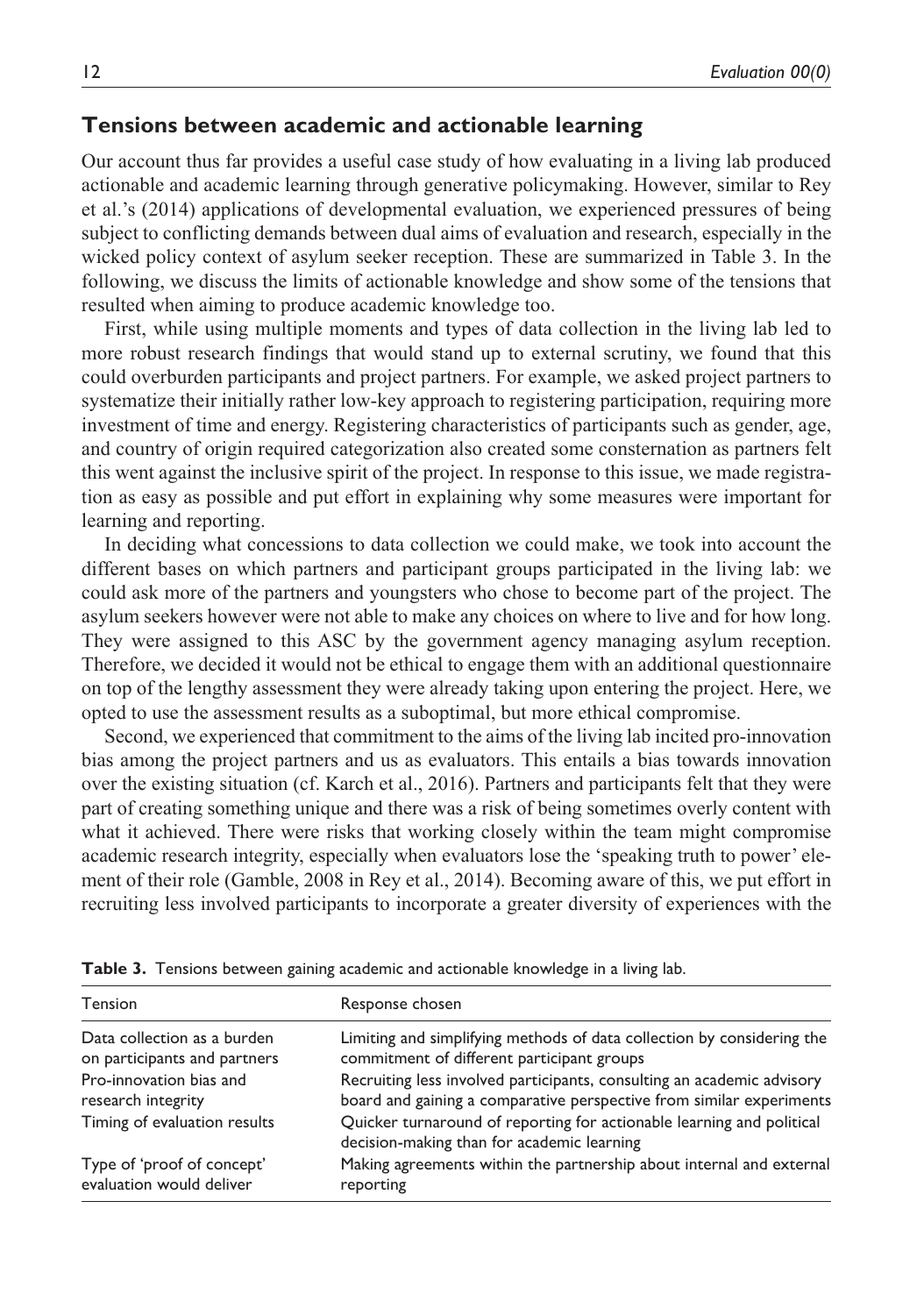project, instead of getting positive feedback only. Naturally, we ensured anonymity and confidentiality of participants' individual accounts of the project so that they could be critical of the design. Yet this more critical stance affected our positioning within the project team and at times risked us being viewed as 'against' rather than 'with' them.

Maintaining distance from the project was also achieved by subjecting our evaluation design and ongoing work to scrutiny by an academic advisory board, which met annually. This comprised experts in the fields of refugee and migration studies, as well as evaluation. This kept any pro-innovation bias in check, by empowering us to speak back to the project managers on issues where evidence suggested less positive gains, and encouraging us to be more critical in our final report. We also sought exchanges with other projects in the Netherlands and Europe where new forms of asylum seeker reception were being developed and tested. This enabled us to gain a comparative perspective and exposed our own findings to external, critical scrutiny.

Third, there were conflicting demands put on timing of evaluation results being published. For evaluation to have impact on policymaking, timing of results being fed back proved crucial. The practitioners in the project needed timely information to develop solutions for daily problems in the ASC as well as for advising on policy decisions to be taken. In some cases, deadlines were too tight for putting to work rigorous academic knowledge. For example in September 2018, an initial plan to close the ASC by November 2018 was reconsidered by the Alderman. Key in this decision was evidence from the evaluation on the neighbourhood's response to the centre. At that moment, the second round of the neighbourhood survey had only just been rounded up and we could not give any representative data on the neighbourhood's attitude at that point. Instead, we chose to refer to evidence from the first survey that was communicated in the interim report and conveyed the message that we had no reason to expect that this would have changed, on the base of our quick analysis of only some parts of the second survey. For yielding academic knowledge for the final report and publication, we insisted on taking time to gather and to analyse data to be able to provide rigorous conclusions and recommendations. Rey et al. (2014) already concluded that the reflection time required for theoretical analysis is quite incompatible with the rapidity of factual feedback expected in social innovation. Here, we add that this is even more present with the turnaround of political decision-making and unforeseen developments in the wicked problem context.

Finally, we experienced conflict over the type of 'proof of concept' that the evaluation would deliver. The 'refugee crisis' combined with the EU's urban agenda, and the city authority's positive backing, had given the partnership a unique opportunity to start this project in face of public and political opposition. The partnership, therefore, needed to showcase the project and its evaluation. This posed a challenge to our evaluation approach in which improving the concept by learning from error was key. To meet this challenge, we made publication agreements about what feedback would be provided internally and publicly and at what times. Here we ensured that reporting would not harm the project's impact internally or externally. There also was discussion about the level of analysis on which evaluation could draw conclusions. The partnership was keen for us to provide evaluative claims on the concept's overall success. Media reports also made claims that 'the project' worked based on anecdotic evidence form a few key participants. The evaluation, however, led to conclusions about the contribution of *specific aspects* of the concept such as the co-housing or the co-learning parts. This sometimes led to disappointment among partners and outsiders with an interest in the project. The time frame of the project was too short to find long term effects on, for example,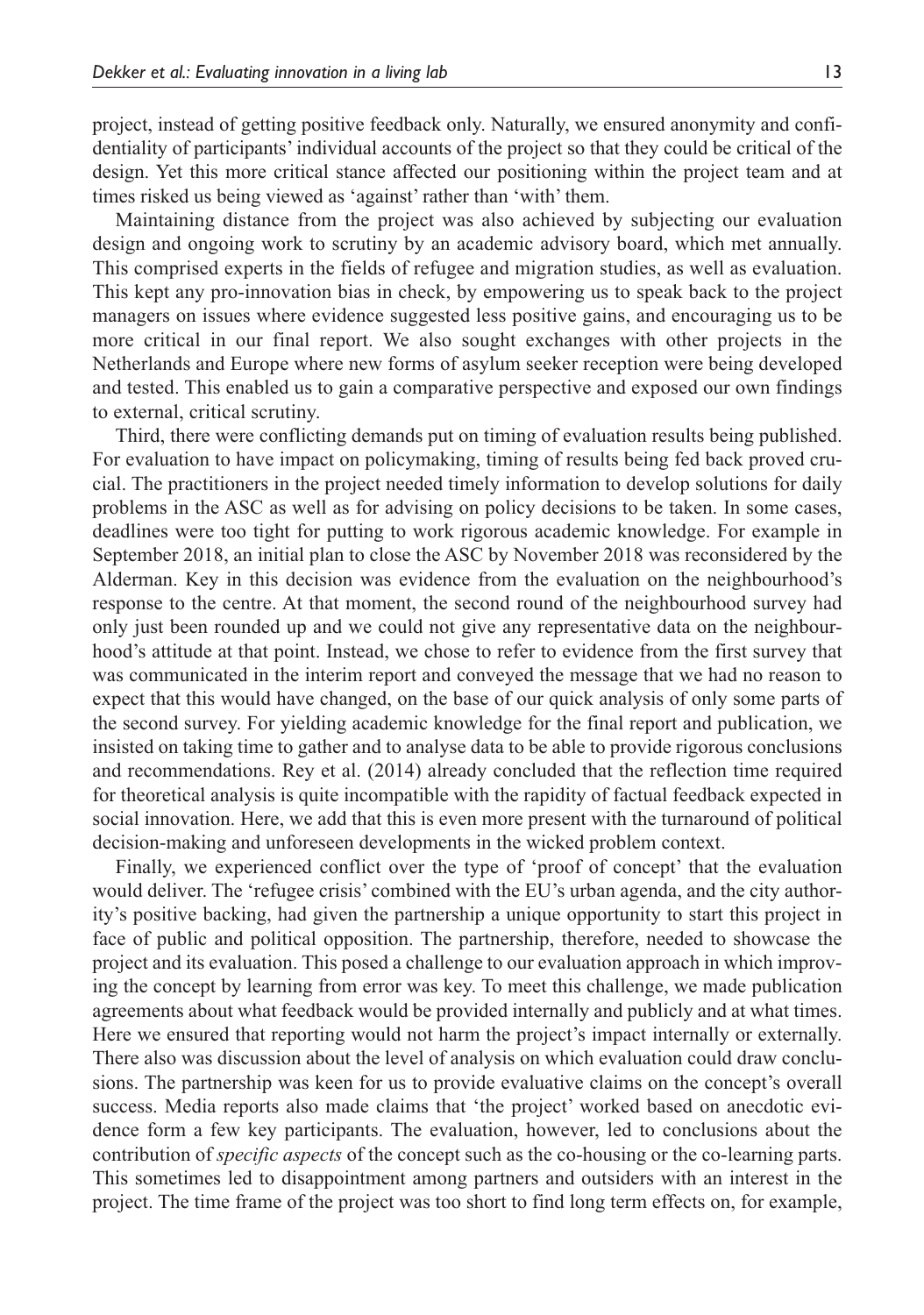well-being and labour market participation. Here we kept our focus on the more granular level of analysis and we would leave broader evaluative claims to others.

## **Conclusion**

'Messy problems require messy solutions' argue Verweij and Thompson (2006) in their case for 'clumsiness' in developing policy solutions. Indeed, in cases of wicked policy problems, policymakers increasingly turn to generative experimenting through living labs and other design approaches as a method to develop and test policy solutions in an abductive fashion. Policies are not planned and implemented top-down but co-created with intended beneficiaries in an open-ended process of innovation. This is an appropriate approach to wicked problems which cannot be solved in the traditional sense of the concept, because of their substantive complexity and political controversy. The goal becomes about making progress rather than finding a solution. However, this can lead to problems when co-creation and co-production is seen as a 'virtue in itself' (Voorberg et al., 2015: 17) and no longer has to justify itself through providing evidence on outcomes or meeting external objectives. As we have argued, there are risks of not embedding and explicating a method of evaluation within generative policymaking. Demonstrating to what extent and how practical alternatives work adds evidence-based knowledge to the substantive complexity which characterizes wicked problems. Researching, explicating, including and evaluating stakeholders' different opinions, assumptions and values helps to reframe the issue and contributes to opening up the political deadlock which characterizes wicked problems.

Based on a case study of a living lab innovating asylum seeker reception, this article explains how evaluation can be applied within generative experimentation. On one hand, it is well placed for producing actionable knowledge through developmental evaluation that informs what needs to change by '*crafting new solutions with people, not just for them'* (Carstensen and Bason, 2012: 6). However, we also show how evaluation which delivers a form of judgement is still called for, even in developing concepts, especially when high stakes questions of wicked policy issues are involved. Here, scrutiny means that an 'outcome free context' of innovation is not realistic, and accountability cannot be completely deferred to a later period beyond an intervention's creative period of development (Patton, 2011). Therefore, over the course of some months, we worked to make explicit the largely implicit theories of change of a multiplicity of partners, making clearer partners' assumptions about how the planned interventions would lead to outcomes on the selected goals. This process of co-creation of the theory of change led to a more robustly substantiated selection of interventions over time. Informed by rigorous research, inferences on effects of the intervention were made, enabling us to assess the contribution that changes to the intervention had made in comparison with earlier versions of the concept, as well as relate the claims to academic work on similar interventions elsewhere (see Befani and Mayne, 2014). The real-world setting in which the concept was tested, improved ecological validity of the findings and triangulation of methods helps gaining rich insight and improve internal validity.

Of course, combining such approaches is not an easy fit. The two approaches differ in their views on the position of evaluation and especially on the need for summative judgement of the policy solution. Developmental evaluation is a bottom-up, participatory approach, empowering partners and users and prioritizing their experiential knowledge. Theory-driven evaluation is a more evidence-based approach prioritizing academic research to demonstrate outcomes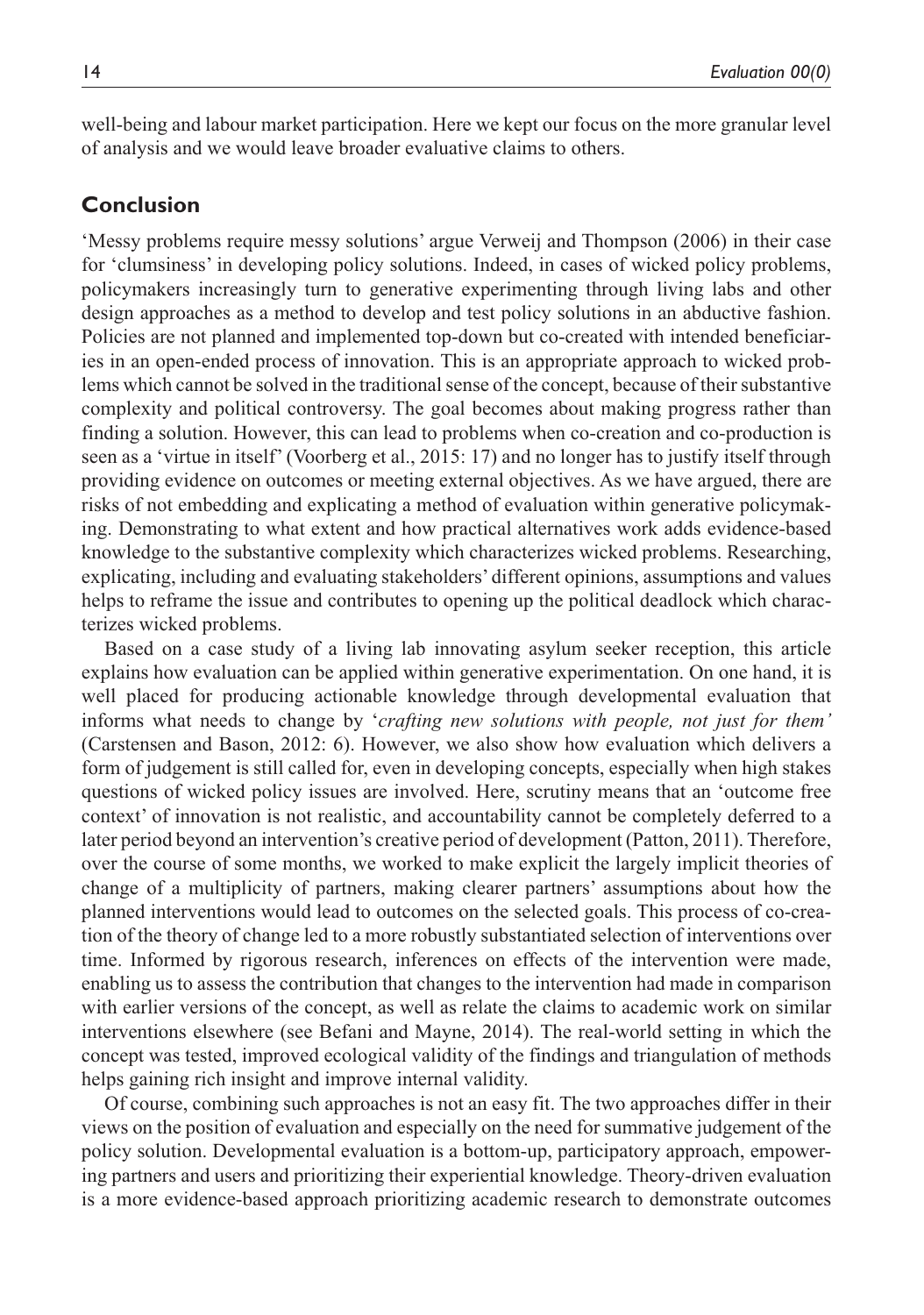and how and why they were or were not achieved. Actively co-creating a robust theory of change and periodically feeding our scientific analysis from following the project development back into this process allowed for decisions to be taken on next steps. Working in this way enabled simultaneously 'democratizing' the theory-driven evaluation approach, and 'evidencing' the developmental evaluation approach. It shows the real possibilities of reconciling generative experimenting and collaborative processes of design thinking in policy development and evaluation on one hand, with evidence-based policymaking and evaluation on the other hand.

A key contribution is making explicit the conflicts that arise from aiming to meet diverging demands of academic and actionable knowledge production. Extending Rey et al.'s (2014) findings, we draw attention to the important tradeoffs that needed to be made in the context of a wicked policy problem. We had to adopt concessions on what we could ask, to avoid overburdening partners and participants in the living lab. We used an advisory board and exploited opportunities for wider comparison with similar project to limit pro-innovation bias. We were constantly under pressures around the timing and type of reporting our evaluation results would deliver. This only confirms as Lewis et al. (2020) conclude, that design processes, when coming into contact with power and politics, face significant challenges. In a volatile political context of wicked policy problems, policy-relevant outcomes need to be presented quickly and judgements focus on whether 'it' worked. For academic knowledge, more time for reflection is required, with evaluative claims focused on parts of the concept, rather than the whole.

We conclude that explicit attention for evaluation, and the merits of different approaches is needed to support knowledge production through living labs and other types of generative experimenting. By implementing proven evaluation strategies, living labs can provide a basis for not only instrumental and democratic actionable knowledge, but also academic learning on the effects of newly developed policy interventions that can lead to better understanding of complex problems and how we can address them.

#### **Acknowledgements**

The authors would like to thank the partners, stakeholders and users of the Utrecht Refugee Launch Pad for their openness during the evaluation. They thank their colleague Yousra Rahmouni Elidrissi for helping out with the French translation of the abstract. They also thank the anonymous reviewers of *Evaluation*. Their feedback has made all the difference.

#### **Funding**

The author(s) disclosed receipt of the following financial support for the research, authorship and/or publication of this article: This work was supported by the European Regional Development Fund through the Urban Innovative Actions Initiative (grant number UIA-01-131-URLP).

#### **ORCID iD**

Rianne Dekker **b** <https://orcid.org/0000-0001-6460-4223>

#### **References**

Advisory Committee on Migration Affairs (ACVZ) (2013) *Verloren tijd: Advies over dagbesteding in de opvang voor vreemdelingen*. The Hague: ACVZ.

Alford J and Head B (2017) Wicked and less wicked problems: A typology and a contingency framework. *Policy and Society* 36(3): 397–413.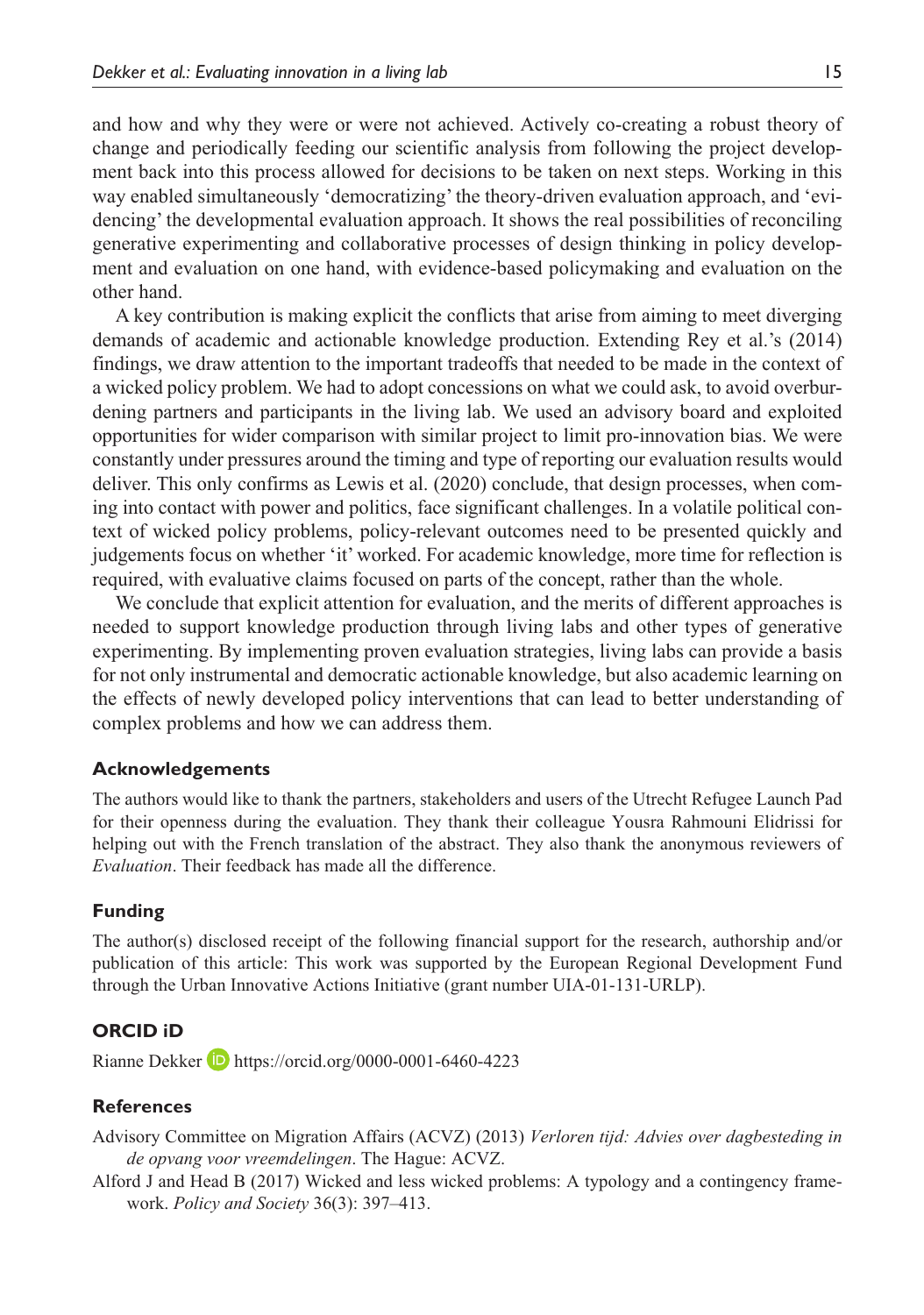- Ansell CK and Bartenberger M (2016) Varieties of experimentalism. *Ecological Economics* 130: 64–73.
- Befani B and Mayne J (2014) Process tracing and contribution analysis: A combined approach to generative causal inference for impact evaluation. *IDS Bulletin* 45(6): 17–36.
- Bergvall-Kåreborn B and Ståhlbröst A (2009) Living Lab: An open and citizen-centric approach for innovation. *International Journal of Innovation and Regional Development* 1(4): 356–70.
- Blamey A and Mackenzie M (2007) Theories of change and realistic evaluation: Peas in a pod or apples and oranges? *Evaluation* 13(4): 439–55.
- Carstensen HV and Bason C (2012) Powering collaborative policy innovation: Can innovation labs help. *The Innovation Journal: The Public Sector Innovation Journal* 17(1): 1–26.
- Connell J and Kubisch AC (1998) Applying a theory of change approach to the evaluation of comprehensive community initiatives: Progress, prospects and problems. In: Fulbright-Anderson K, Kubisch A and Connell J (eds) *New Approaches to Evaluating Community Initiatives, Vol. 2, Theory, Measurement, and Analysis*. Washington, DC: Aspen Institute, 15–44.
- Connor P (2010) Explaining the refugee gap: Economic outcomes of refugees versus other immigrants. *Journal of Refugee Studies* 23(3): 377–97.
- Considine M (2012) Thinking outside the box? Applying design theory to public policy. *Politics & Policy* 40(4): 704–24.
- Contandriopoulos D and Brousselle A (2012) Evaluation models and evaluation use. *Evaluation* 18(1): 61–77.
- De Moor K, Berte K, de Marez L, et al. (2010) User-driven innovation? Challenges of user involvement in future technology analysis. *Science and Public Policy* 37(1): 51–61.
- Dekker R, Franco Contreras JF and Meijer AJ (2019) The living lab as a methodology for public administration research: A systematic literature review of its applications in the social sciences. *International Journal of Public Administration* 43(14): 1207–17.
- Engbersen G, Jennissen R and Bokhorst M (2015) *Geen tijd te verliezen: Van opvang naar integratie van asielmigranten*. WRR Policy Brief no. 4. The Hague: WRR.
- European Commission (2016) Urban innovative actions. Available at: [https://ec.europa.eu/regional\\_](https://ec.europa.eu/regional_policy/sources/activity/urban/urban_innovative_actions.pdf) [policy/sources/activity/urban/urban\\_innovative\\_actions.pdf](https://ec.europa.eu/regional_policy/sources/activity/urban/urban_innovative_actions.pdf) (accessed 22 September 2020).
- Følstad A (2008) Living labs for innovation and development of information and communication technology: A literature review. *Electronic Journal of Organizational Virtualness* 10: 99–131.
- Gascó M (2017) Living labs: Implementing open innovation in the public sector. *Government Information Quarterly* 34(1): 90–8.
- Geuijen K, Moore M, Cederquist A, et al. (2017) Creating public value in global wicked problems. *Public Management Review* 19(5): 621–39.
- Karch A, Nicholson-Crotty SC, Woods ND, et al. (2016) Policy diffusion and the pro-innovation bias. *Political Research Quarterly* 69(1): 83–95.
- Kimbell L and Bailey J (2017) Prototyping and the new spirit of policy-making. *CoDesign* 13(3): 214–26.
- Kolko J (2010) Abductive thinking and sensemaking: The drivers of design synthesis. *Design Issues* 26(1): 15–28.
- Lawrence RB, Rallis SF, Davis LC, et al. (2018) Developmental evaluation: Bridging the gaps between proposal, program, and practice. *Evaluation* 24(1): 69–83.
- Leeuw FL and Donaldson SI (2015) Theory in evaluation: Reducing confusion and encouraging debate. *Evaluation* 21(4): 467–80.
- Lewis JM, McGann M and Blomkamp E (2020) When design meets power: Design thinking, public sector innovation and the politics of policymaking. *Policy & Politics* 48(1): 111–30.
- McGann M, Blomkamp E and Lewis JM (2018) The rise of public sector innovation labs: Experiments in design thinking for policy. *Policy Sciences* 51(3): 249–67.
- Mackenzie M and Blamey A (2005) The practice and the theory: Lessons from the application of a theories of change approach. *Evaluation* 11(2): 151–68.